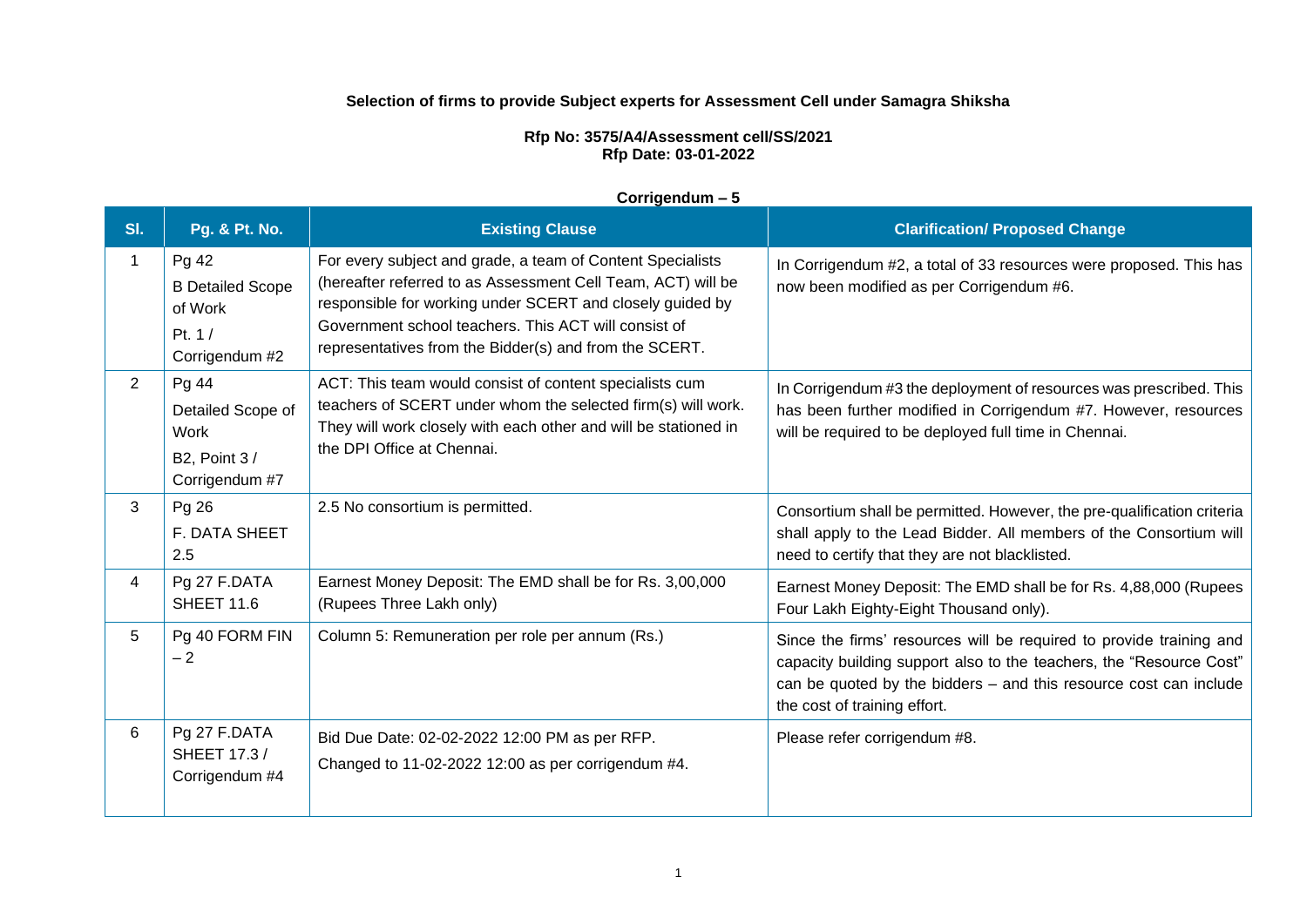| SI. | <b>Pg. &amp; Pt. No.</b>                                                        | <b>Existing Clause</b> | <b>Clarification/ Proposed Change</b>                                                                                                                                                                                                                                                                                                                                                                                                                                                                                                                             |
|-----|---------------------------------------------------------------------------------|------------------------|-------------------------------------------------------------------------------------------------------------------------------------------------------------------------------------------------------------------------------------------------------------------------------------------------------------------------------------------------------------------------------------------------------------------------------------------------------------------------------------------------------------------------------------------------------------------|
|     | B2. Project<br>Management Unit,<br>Section 4 - Terms<br>of Reference (Pg<br>44) |                        | <b>Deployment Schedule of Resources:</b><br>In the Technical Proposal submitted by the Bidders, the Bidders will<br>be required to submit the CVs of only 6 resources (1 Team Co-ord<br>+ 5 Specialists) that have to be deployed within T+1 months. The<br>remaining resources will need to be deployed as per the Schedule<br>prescribed in Corrigendum #7.<br>However, at the time of submission of the Technical Proposal, the<br>Bidders will be required to submit an Acceptance to the Deployment<br>Plan as a Self Certificate signed by the Lead Bidder. |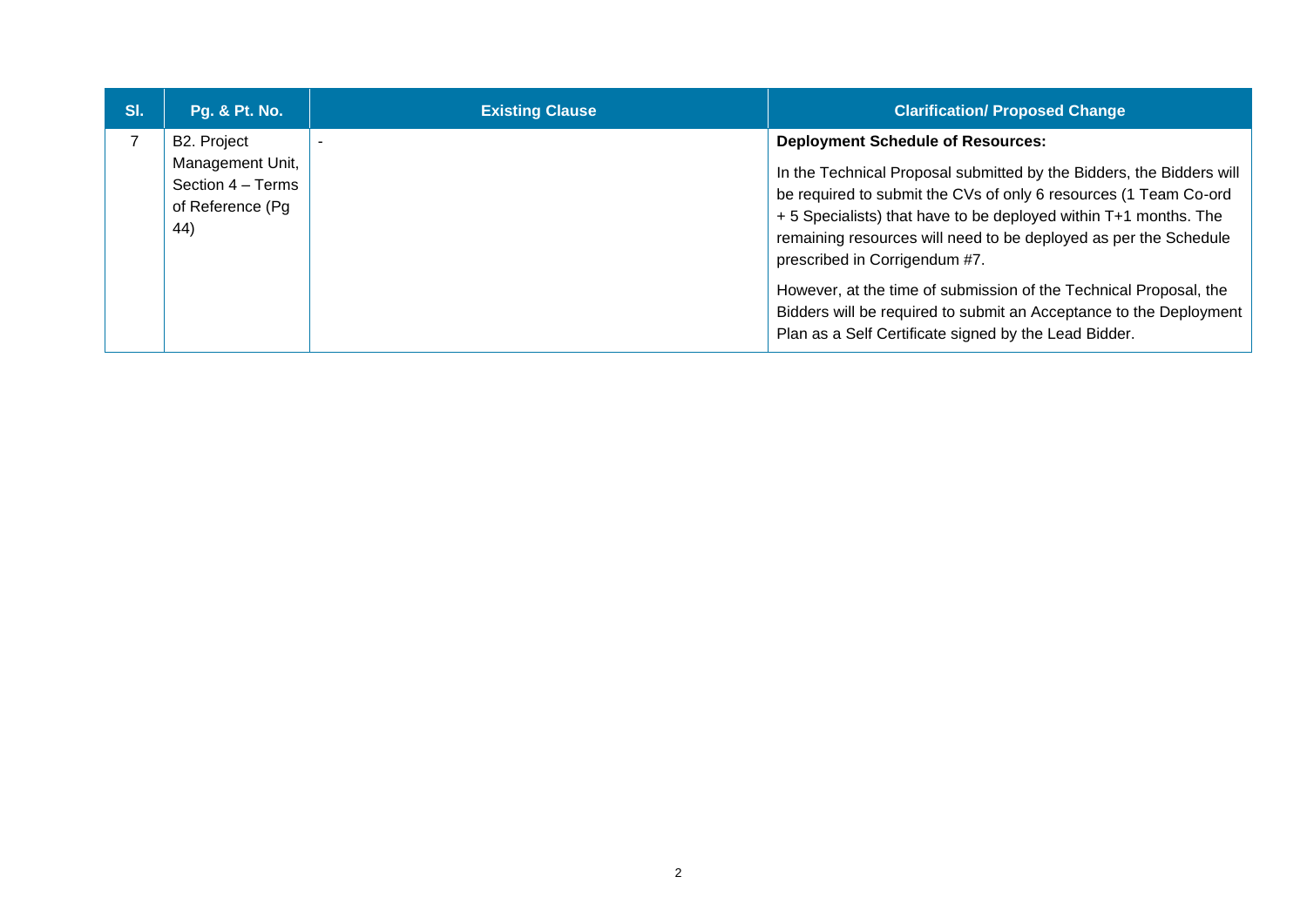### **Corrigendum #6: FORM FIN – 2**

**SUMMARY OF COSTS**

| SI.            | <b>Role</b>                                            | No. of<br><b>Resource</b> | <b>Grades</b> | <b>Resource cost</b><br>per role per<br>annum (Rs.) | <b>GST</b><br>(%) | <b>Total</b><br><b>Amount</b><br>(Rs.) incl.<br>of GST |
|----------------|--------------------------------------------------------|---------------------------|---------------|-----------------------------------------------------|-------------------|--------------------------------------------------------|
| 1              | <b>Team Coordinator</b>                                | 1                         | All           |                                                     |                   |                                                        |
|                | <b>CONTENT SPECIALISTS</b>                             |                           |               |                                                     |                   |                                                        |
| $\mathbf{2}$   | Tamil                                                  | 1                         | 6 to 8        |                                                     |                   |                                                        |
| 3              | English                                                | 1                         | 6 to 8        |                                                     |                   |                                                        |
| 4              | <b>Mathematics</b>                                     | 1                         | 6 to 8        |                                                     |                   |                                                        |
| 5              | Science                                                | 1                         | 6 to 8        |                                                     |                   |                                                        |
| 6              | Social                                                 | 1                         | 6 to 8        |                                                     |                   |                                                        |
| $\overline{7}$ | Tamil                                                  | 1                         | 9 to 10       |                                                     |                   |                                                        |
| 8              | English                                                | 1                         | 9 to 10       |                                                     |                   |                                                        |
| 9              | Mathematics                                            | 1                         | 9 to 10       |                                                     |                   |                                                        |
| 10             | Mathematics (in Tamil)                                 | 1                         | 9 to 10       |                                                     |                   |                                                        |
| 11             | Science                                                | 1                         | 9 to 10       |                                                     |                   |                                                        |
| 12             | Science (in Tamil)                                     | 1                         | 9 to 10       |                                                     |                   |                                                        |
| 13             | Social                                                 | 1                         | 9 to 10       |                                                     |                   |                                                        |
| 14             | Tamil                                                  | 1                         | 11 to 12      |                                                     |                   |                                                        |
| 15             | English                                                | 1                         | 11 to 12      |                                                     |                   |                                                        |
| 16             | Physics                                                | 1                         | 11 to 12      |                                                     |                   |                                                        |
| 17             | Physics (in Tamil)                                     | 1                         | 11 to 12      |                                                     |                   |                                                        |
| 18             | Chemistry, Bio - Chemistry                             | 1                         | 11 to 12      |                                                     |                   |                                                        |
| 19             | Chemistry, Bio - Chemistry (in Tamil)                  | 1                         | 11 to 12      |                                                     |                   |                                                        |
| 20             | Botany, Zoology, Bio-Botany, Bio-Zoology               | 1                         | 11 to 12      |                                                     |                   |                                                        |
| 21             | Botany, Zoology, Bio-Botany, Bio-Zoology<br>(in Tamil) | 1                         | 11 to 12      |                                                     |                   |                                                        |
| 22             | Mathematics                                            | 1                         | 11 to 12      |                                                     |                   |                                                        |
| 23             | Mathematics (Tamil)                                    | 1                         | 11 to 12      |                                                     |                   |                                                        |
| 24             | Commerce                                               | 1                         | 11 to 12      |                                                     |                   |                                                        |
| 25             | Commerce (in Tamil)                                    | 1                         | 11 to 12      |                                                     |                   |                                                        |
| 26             | History                                                | 1                         | 11 to 12      |                                                     |                   |                                                        |
| 27             | Accountancy                                            | 1                         | 11 to 12      |                                                     |                   |                                                        |
| 28             | Economics                                              | 1                         | 11 to 12      |                                                     |                   |                                                        |
| 29             | Economics (in Tamil)                                   | 1                         | 11 to 12      |                                                     |                   |                                                        |
| 30             | Computer Sc. & Computer Appln                          | 1                         | 11 to 12      |                                                     |                   |                                                        |
| 31             | <b>TOTAL</b>                                           | 30                        |               |                                                     |                   |                                                        |

## **Signature:**

Name & Designation of Signatory:

Note:

- 1. The amount entered in Row 30 should equal the fee quoted in Form FIN 1.
- 2. Resource cost per month shall be the Resource cost per role per annum (Rs.) divided by 12.
- 3. Resource cost per day shall be the Resource cost per month divided by 22.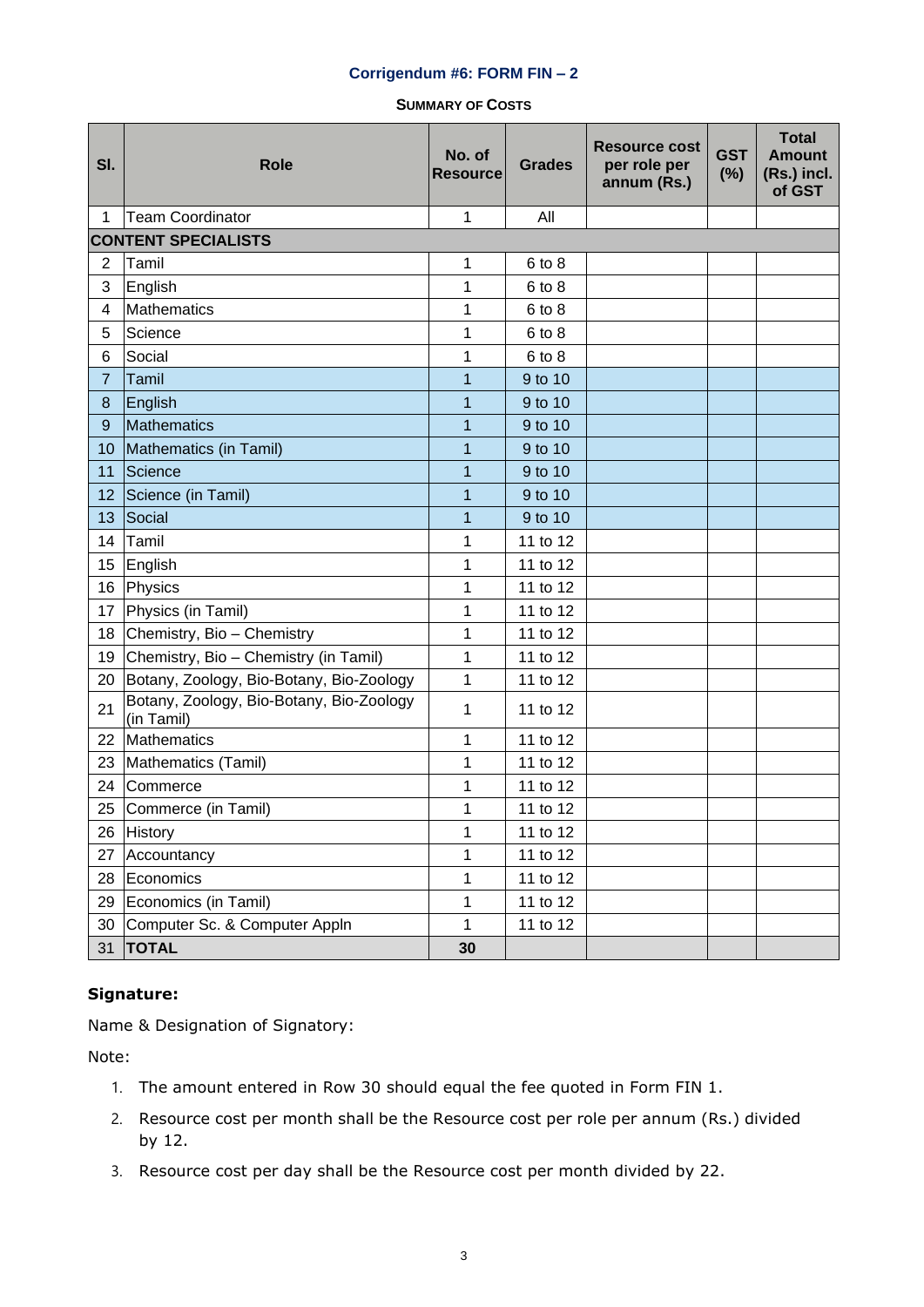4. While the firm is free to quote average price rate for different categories, the Authority reserves the right to seek clarifications in case variations in the above rate, over the various categories, are beyond explicable limits.